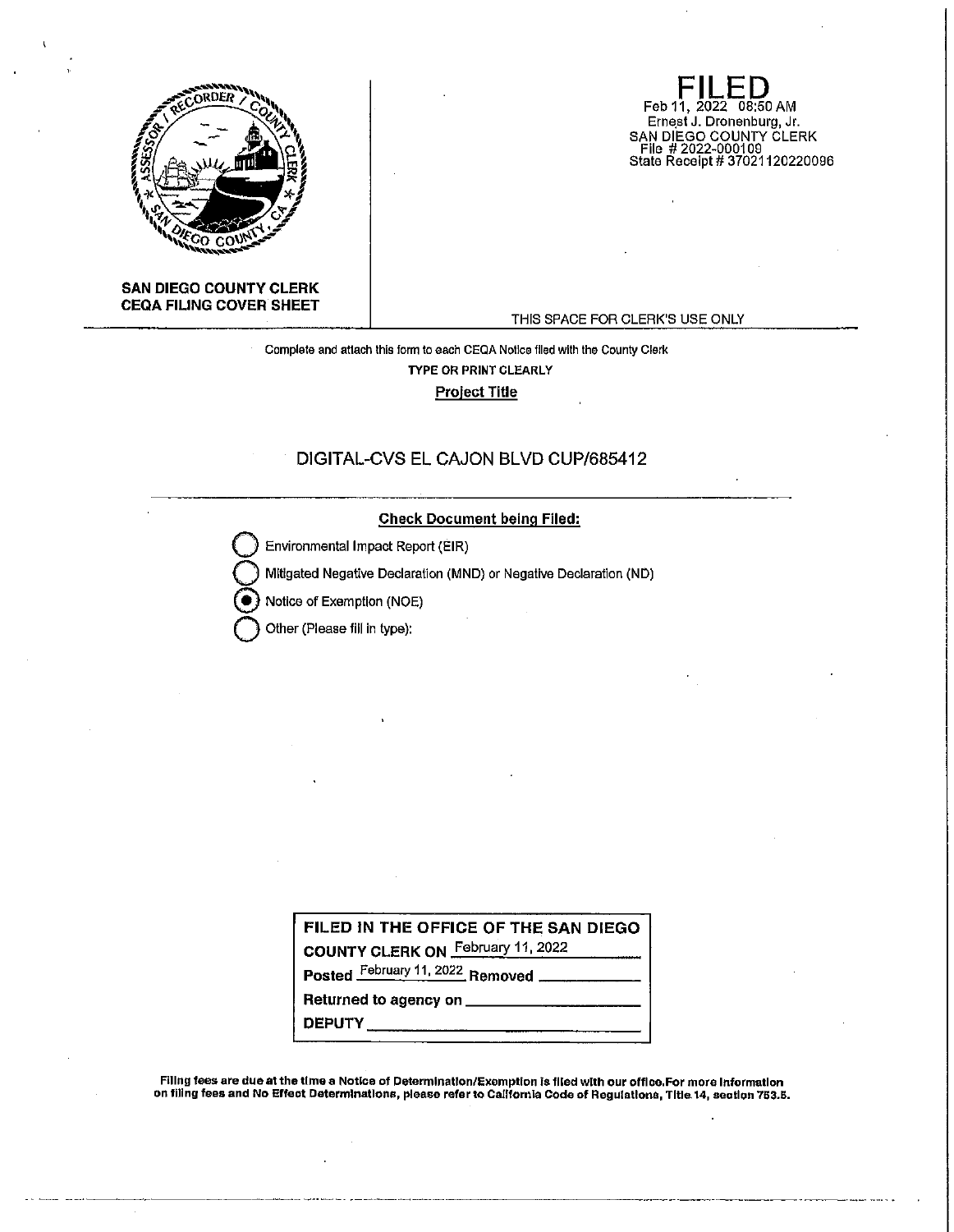## **NOTICE OF EXEMPTION**

#### **(Check one or both)**

**TO:**  $\boxtimes$  Recorder/County Clerk **From:** City of San Diego P.O. Box 1750, MS A-33

1600 Pacific Hwy, Room 260 San Diego, CA 92101-2400

Development Services Department 1222 First Avenue, MS 501 San Diego, CA 92101

Office of Planning and Research 1400 Tenth Street, Room 121 Sacramento, CA 95814

**Project Name/Number:** Digital-CVS El Cajon BLVD CUP/ 685412

**SCH No.:** Not Applicable

**Project Location-Specific:** 4301 and 4317 Park Boulevard and 1810 El Cajon Boulevard, San Diego,. CA 92103

**Project Location-City/County:** San Diego/San Diego

**Description of nature and purpose of the Project:** The project proposes a Conditional Use Permit (CUP) for an Alcoholic Beverage Outlet, Type 21 Alcoholic License for 180 square-feet for alcohol sales in a 14,980 square-foot commercial store., which is currently under construction under a separate permit. The 2.34-acre site is in the CC-3-9 (Commercial Community) zone within the Parking Standards Transit Prlprlty Area, Transit Priority Area, Transit Area Overlay Zone, Residential Tandem Parking Overlay Zone, Airport Influence Area [San Diego International Airport (SDIA), Review Area 2] and the Federal Aviation Administration Part 77 Notification area. (SDIA). The project site Is designated Community Commercial (0-109 dwelling units per acre) In the North Park Community Plan.

## **Name of Public Agency Approving Project:** City of.San Diego

**Name of Person or Agency Carrying Out Project:** Steve Laub, Land Solutions, Inc., 7593 El Paso Street, La Mesa, CA 91942, (619) 644-3300.

## **Exempt Status:** (CHECK ONE)

- D Ministerial (Sec. 21080(b)(1); 15268)
- Declared Emergency (Sec. 21080(b)(3); 15269(a))
- **Emergency Project (Sec. 21080(b)(4); 15269 (b)(c))**
- $[\boxtimes]$  Categorical Exemption: Categorically exempt from CEQA pursuant to CEQA State Guidelines, Section 15332 (In-Fill Development Projects). ·

**Reasons why project is exempt:** The City of San Diego conducted an environmental review that determined the project would not have the potential for causing a significant effect on the environment. The project meets the criteria set forth in CEQA Section 15332. The project is consistent with the existing land use designation, and all applicable general plan policies as well as with the applicable zoning designation and regulations. The proposed development occurs within city limits on a project site of no more than 5 acres and is substantially surrounded by urban uses. The project site has no value as habitat for endangered, rare or threatened species. The project would not result in any significant effects related to air quality, noise, traffic or water quality. The site can be adequately serviced by all required utilities and public services. In addition, the exceptions listed in CEQA Section 15300.2 would not apply.

## **Lead Agency Contact Person:** Rhonda Benally

#### **Telephone:** 619-446-5468

Revised May 2018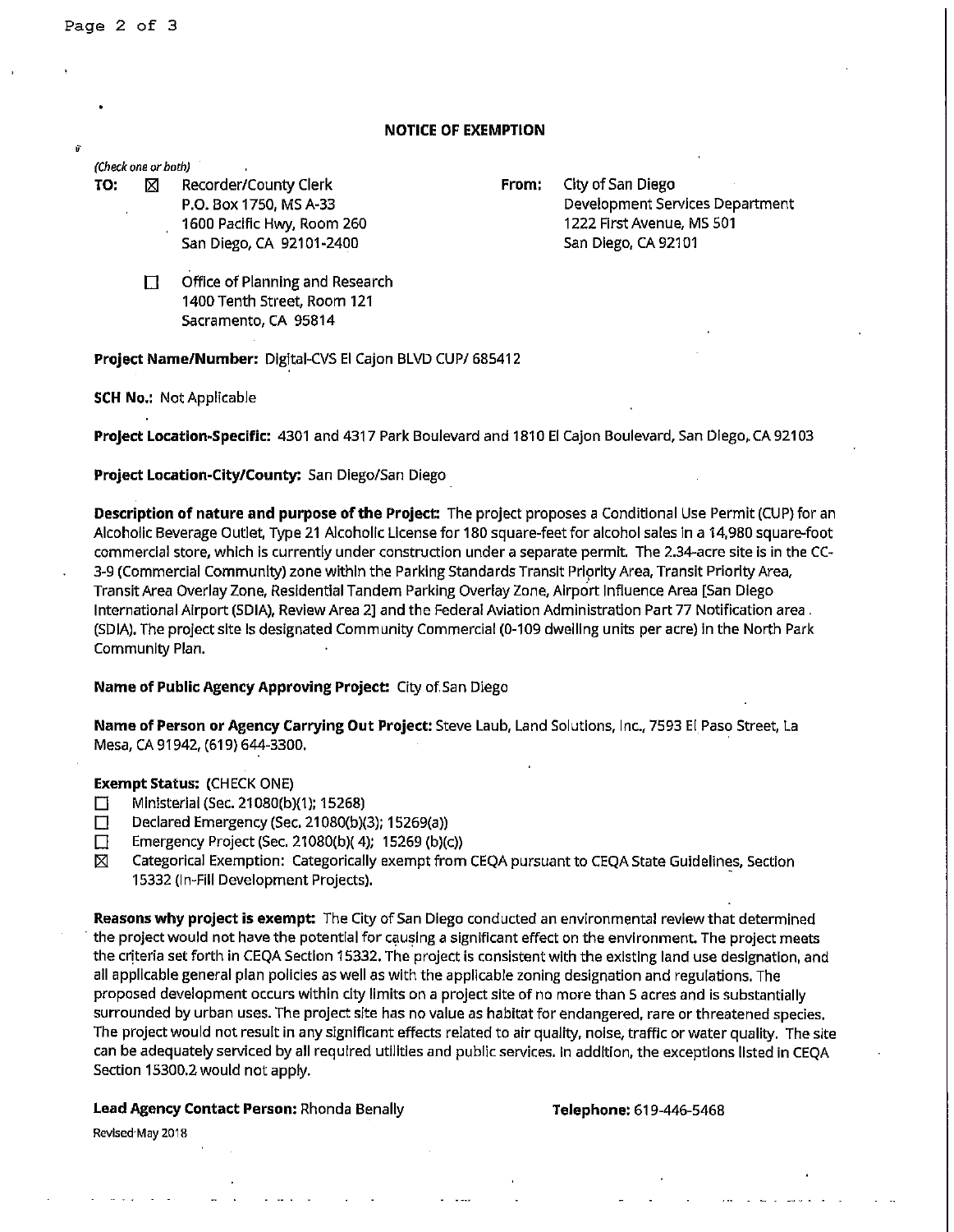# **If filed by applicant:**

- 1, Attach certified document of exemption finding.
- 2. Has a notice of exemption been filed by the public agency approving the project?  $\Box$  Yes  $\Box$  No

It is hereby certified that the City of San Diego· has determined the above activity to be exempt from CEQA.

Signature/Title

Senior Planner Corollace Corollace Corollace Corollace Corollace Corollace Corollace Corollace Corollace Corollace Corollace Corollace Corollace Corollace Corollace Corollace Corollace Corollace Corollace Corollace Corolla Date

**Check One:**  fg) Signed By Lead Agency □ Signed by Applicant

Date Received for Filing with County Clerk or OPR:

#### **Revised May 2018**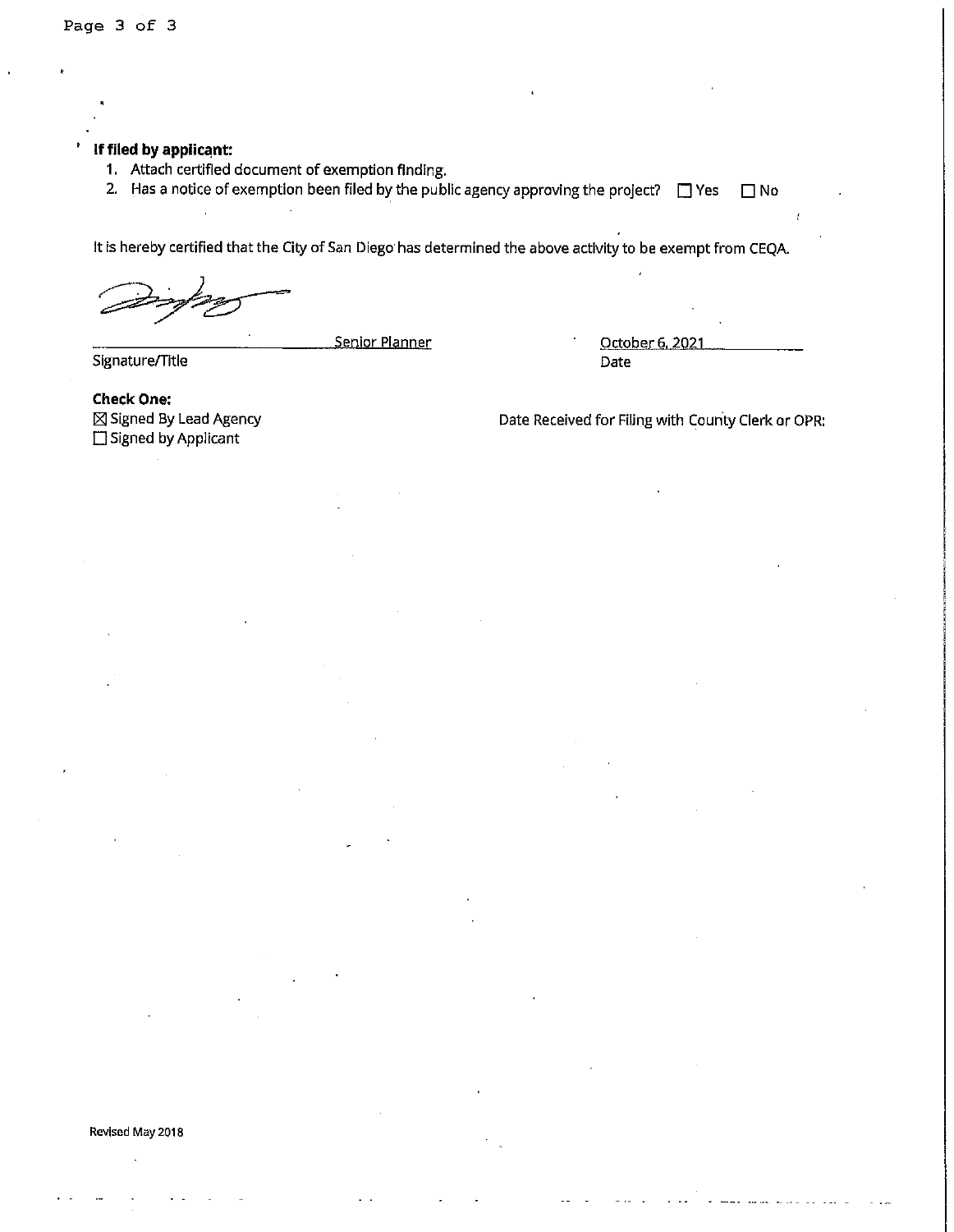|                                                                                                                                                                                                            |                                           | San Diego County                   | E EREK ETA ETA ETA EREKLERIA EREKLERIA (H. 1954).<br>ETXILIAREN EREKLERIA EREKLERIA EREKLERIA (H. 1954). |  |  |
|------------------------------------------------------------------------------------------------------------------------------------------------------------------------------------------------------------|-------------------------------------------|------------------------------------|----------------------------------------------------------------------------------------------------------|--|--|
|                                                                                                                                                                                                            | Transaction #:<br>Receipt #:              | 6241133<br>2022070693              |                                                                                                          |  |  |
| Ernest J. Dronenburg, Jr.<br>Assessor/Recorder/County Clerk<br>1600 Pacific Highway Suite 260<br>P. O. Box 121750, San Diego, CA 92112-1750<br>Tel. (619) 237-0502    Fax (619) 557-4155<br>www.sdarcc.com | Cashier Date:<br><b>Cashier Location:</b> | 02/11/2022<br>SD                   | 02/11/2022 8:51 am<br>Print Date:                                                                        |  |  |
|                                                                                                                                                                                                            |                                           |                                    | <b>Payment Summary</b>                                                                                   |  |  |
|                                                                                                                                                                                                            |                                           |                                    | \$50.00<br><b>Total Fees:</b>                                                                            |  |  |
|                                                                                                                                                                                                            |                                           |                                    | \$50.00<br><b>Total Payments:</b>                                                                        |  |  |
|                                                                                                                                                                                                            |                                           |                                    | Balance:<br>\$0.00                                                                                       |  |  |
|                                                                                                                                                                                                            |                                           |                                    |                                                                                                          |  |  |
|                                                                                                                                                                                                            |                                           |                                    |                                                                                                          |  |  |
| Payment                                                                                                                                                                                                    |                                           |                                    |                                                                                                          |  |  |
| CHECK PAYMENT #5064                                                                                                                                                                                        |                                           |                                    | \$50.00                                                                                                  |  |  |
| <b>Total Payments</b>                                                                                                                                                                                      |                                           |                                    | \$50.00                                                                                                  |  |  |
| Filing                                                                                                                                                                                                     |                                           |                                    |                                                                                                          |  |  |
| CEQA - NOE                                                                                                                                                                                                 |                                           |                                    | FILE #: 2022-000109 Date: 02/11/2022 8:50AM<br>Pages: 3                                                  |  |  |
|                                                                                                                                                                                                            |                                           | State Receipt # 37-02/11/2022-0096 |                                                                                                          |  |  |
| Fish & Wildlife County Administrative Fee<br>Fees:                                                                                                                                                         |                                           |                                    | \$50.00                                                                                                  |  |  |
| <b>Total Fees Due:</b>                                                                                                                                                                                     |                                           |                                    | \$50.00                                                                                                  |  |  |
| Grand Total - All Documents:                                                                                                                                                                               |                                           |                                    | \$50.00                                                                                                  |  |  |

 $\bar{\rm k}$